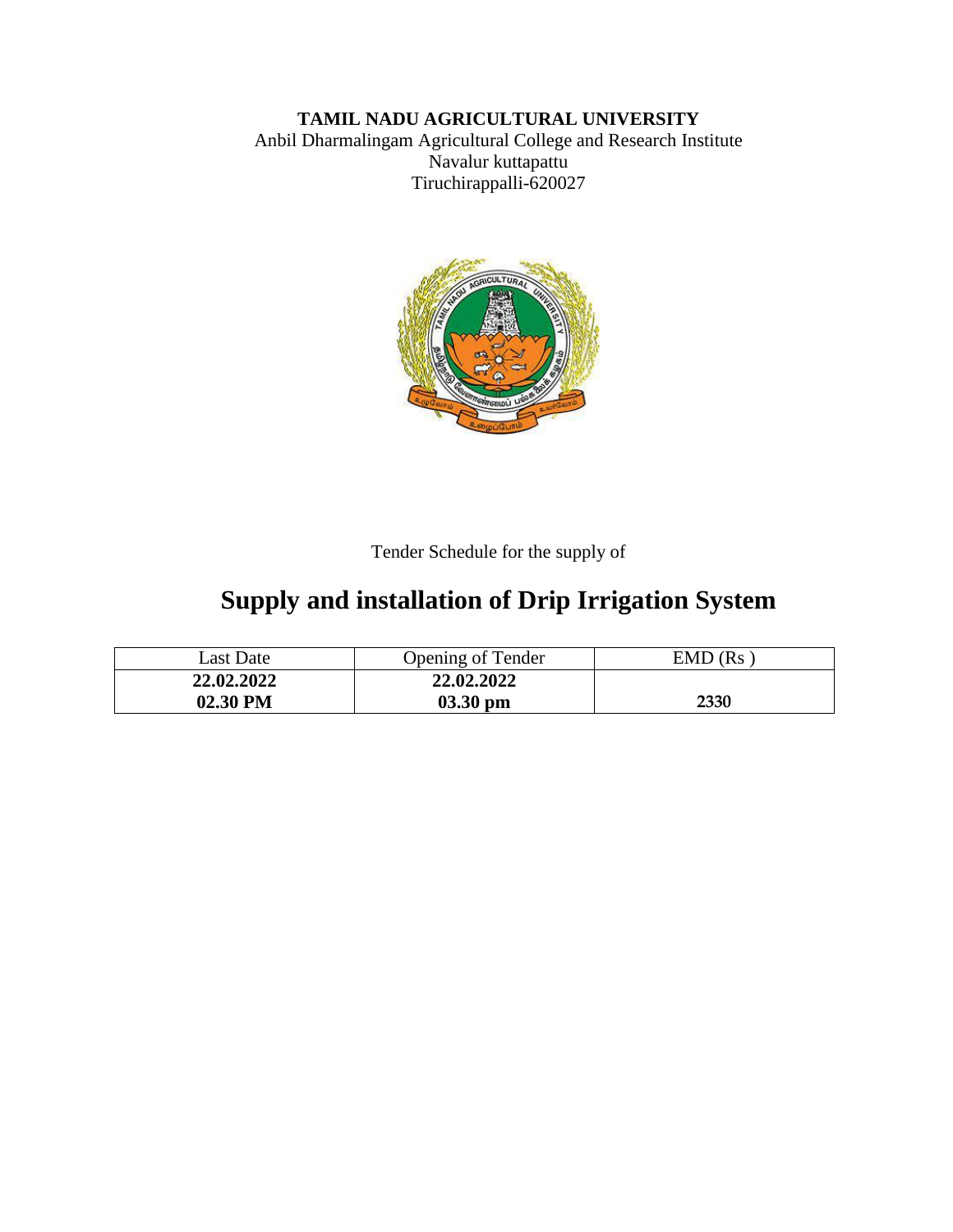

**TAMIL NADU AGRICULTURAL UNIVERSITY Anbil Dharmalingam Agricultural College & Research Institute,** Tiruchirappalli – 620027

#### **Dr. P.Masilamani** Dean

Phone: 0431-2690161 Email: deanagritry@tnau.ac.in

## **No.Dean/ADAC&RI/TRY/SSAC/AICRP/Tender/Drip System /2022 Dt.04.02.2022**

## **LETTER CALLING FOR LIMITED SEALED TENDERS**

It is proposed to purchase the item specified below and you are therefore requested to send your Tenders in sealed cover.

| $ 1$ ). Items |  | be I                                                | <b>Supply and installation of Drip Irrigation System</b> : 1.0 ha Area |
|---------------|--|-----------------------------------------------------|------------------------------------------------------------------------|
| purchased     |  | (Including tax, transport and Installation charges) |                                                                        |

## **Specifications:**

| Sl. No         | Description of Item to be supplied | Unit       | Quantity       |
|----------------|------------------------------------|------------|----------------|
| $\mathbf{1}$   | Disc Filter 25m3 - 2"              | <b>Nos</b> | 1              |
| $\overline{2}$ | <b>VENTURY MANIFOLD 2"</b>         | <b>Nos</b> | $\mathbf{1}$   |
| 3              | <b>BUTTERFLY VALVE C.I. 2"</b>     | <b>Nos</b> | $\mathbf{1}$   |
| $\overline{4}$ | Bypass assembly 2"X1.5"            | <b>Nos</b> | $\mathbf{1}$   |
| 5              | DIS NRV 2"                         | <b>Nos</b> | $\mathbf{1}$   |
| 6              | Air Release Valve 1" Male          | <b>Nos</b> | 7              |
| 7              | Service Saddle 63x1"               | <b>Nos</b> | 7              |
| 8              | PVC Pipe 63mmx4kg/cm2              | Metre      | 500            |
| 9              | PVC Pipe 40mmx6kg/cm2              | Metre      | 72             |
| 10             | Control Valve 63mm                 | <b>Nos</b> | 21             |
| 11             | Control Valve 40mm                 | <b>Nos</b> | 1              |
| 12             | Flush Valve 63mm                   | <b>Nos</b> | 7              |
| 13             | Flush Valve 40mm                   | <b>Nos</b> | $\mathbf{1}$   |
| 14             | Solvent Cement 1 Litr              | Litre      | $\overline{4}$ |
| 15             | Drip Lateral 16mm                  | Metre      | 7600           |
| 16             | Dripper 8 LPH                      | <b>Nos</b> | 12600          |
| 17             | Takeoff 16 x 13mm                  | <b>Nos</b> | 300            |
| 18             | End Stop 16mm                      | <b>Nos</b> | 300            |
| 19             | Barbed Joiner 16mm                 | <b>Nos</b> | 300            |
| 20             | <b>Barbed Elbow 16mm</b>           | <b>Nos</b> | 300            |
| 21             | Tape 16mm                          | <b>Nos</b> | 300            |
| 22             | FTA 63mm - HD                      | <b>Nos</b> | 5              |
| 23             | MTA 63mm - HD                      | <b>Nos</b> | $\overline{2}$ |
| 24             | Tee 63mm - HD                      | <b>Nos</b> | 20             |
| 25             | Reducers 63x40mm - HD              | <b>Nos</b> | $\mathbf{1}$   |
| 26             | Elbow 63mm - HD                    | <b>Nos</b> | 60             |
| 27             | Elbow 40mm - HD                    | <b>Nos</b> | $\overline{4}$ |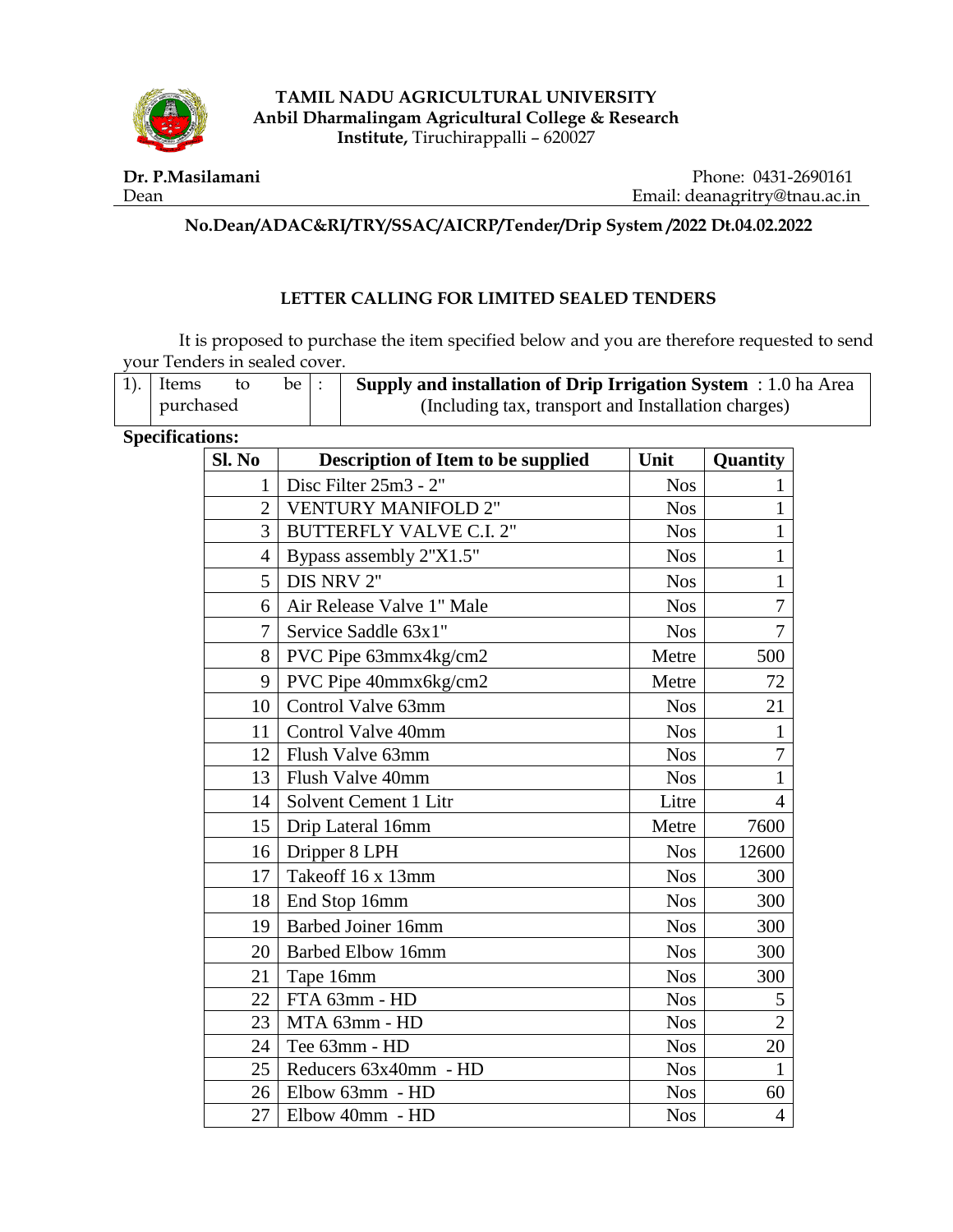| 2).    | Due date and time            | ÷              | 22.02.2021, 02.30 PM                                                  |  |
|--------|------------------------------|----------------|-----------------------------------------------------------------------|--|
|        | for receipt                  |                |                                                                       |  |
| 3).    | Date & Time of               |                | 22.02.2021, 03.30 PM                                                  |  |
|        | Opening                      |                |                                                                       |  |
| 4).    | Mode of sending              |                | Sealed cover addressed to the The Dean, A.D. Agricultural College     |  |
|        |                              |                | & Research Institute, Navalurkuttapattu, Trichy - 620 027. The        |  |
|        |                              |                | cover should be Superscribed as "AICRP-Tender for Drip System-        |  |
|        |                              |                | due on 22.02.2022"                                                    |  |
| 5).    | <b>Tender Document</b><br>1. |                | Limited tender scheduled specific for the above item to be supplied   |  |
|        |                              |                |                                                                       |  |
|        |                              |                | can downloaded at TNAU website : https://tnau.ac.in/tenders/          |  |
| $6$ ). | E.M.D.                       | 1.             | Rs. 2330/- (Rupees two thousand three hundred and thirty only)        |  |
|        |                              | 2.             | To be furnished in the form of <b>Demand Draft</b> drawn in favour of |  |
|        |                              |                | Dean, ADAC&RI, Tiruchirappalli payable at Tiruchirappalli             |  |
|        |                              | 3.             | Demand draft to be obtained on or before 22.02.2022                   |  |
| 7).    | Validity<br>of<br>the        | $\ddot{\cdot}$ | Tender should be valid up to a minimum of 45 days from the due        |  |
|        | tender                       |                | date.                                                                 |  |

## **Conditions:**

- i. The rate and the taxes thereon if any should be furnished separately either in  $FC / INR$ .
- ii. The amount should be shown both in figures and in words. Corrections if any should beattested properly. Tenders with corrections not attested will be rejected.
- iii. a) Tenders without furnishing the required EMD will be rejected.
	- b) Tenderers claiming exemption from paying the EMD should produce necessaryevidence / documents in support of their request.
	- c) EMD in respect of unsuccessful tenderer will be refunded after the supply of material by L1 bidder. EMD in respect of successful tender will be refunded after the expiry of the warranty period;
	- d) No interest is payable on EMD
- iv. Tender should be furnished for the exact specifications as given in this letter. Tenders not in accordance with the specification will be rejected. In the case of equipments, the relevant brochure / pamphlet of the equipment containing the futures and specifications should necessarily be attached with the Tender
- v. The supply should be effected within 30 days from the date of purchase order.
- vi. Warranty period should be indicated.
- vii. After warranty condition for AMC should be indicated.
- 8. If the successful tender fails to supply the item within the stipulated time, the EMD will be forfeited apart from initiating further action for consequential loss if any to the Tamil Nadu Agricultural University.
- 9. Tender shall be furnished in the prescribed format enclosed in the tender document duly signedby the tenderer accepting the condition and the tender format shall be sent. Tender not furnishedin the prescribed format itself will be rejected.
- 10. Tenderer may be present or send their representative on the date of opening. The under signed have the right to accept (or) reject any tender without assigning any reason thereof.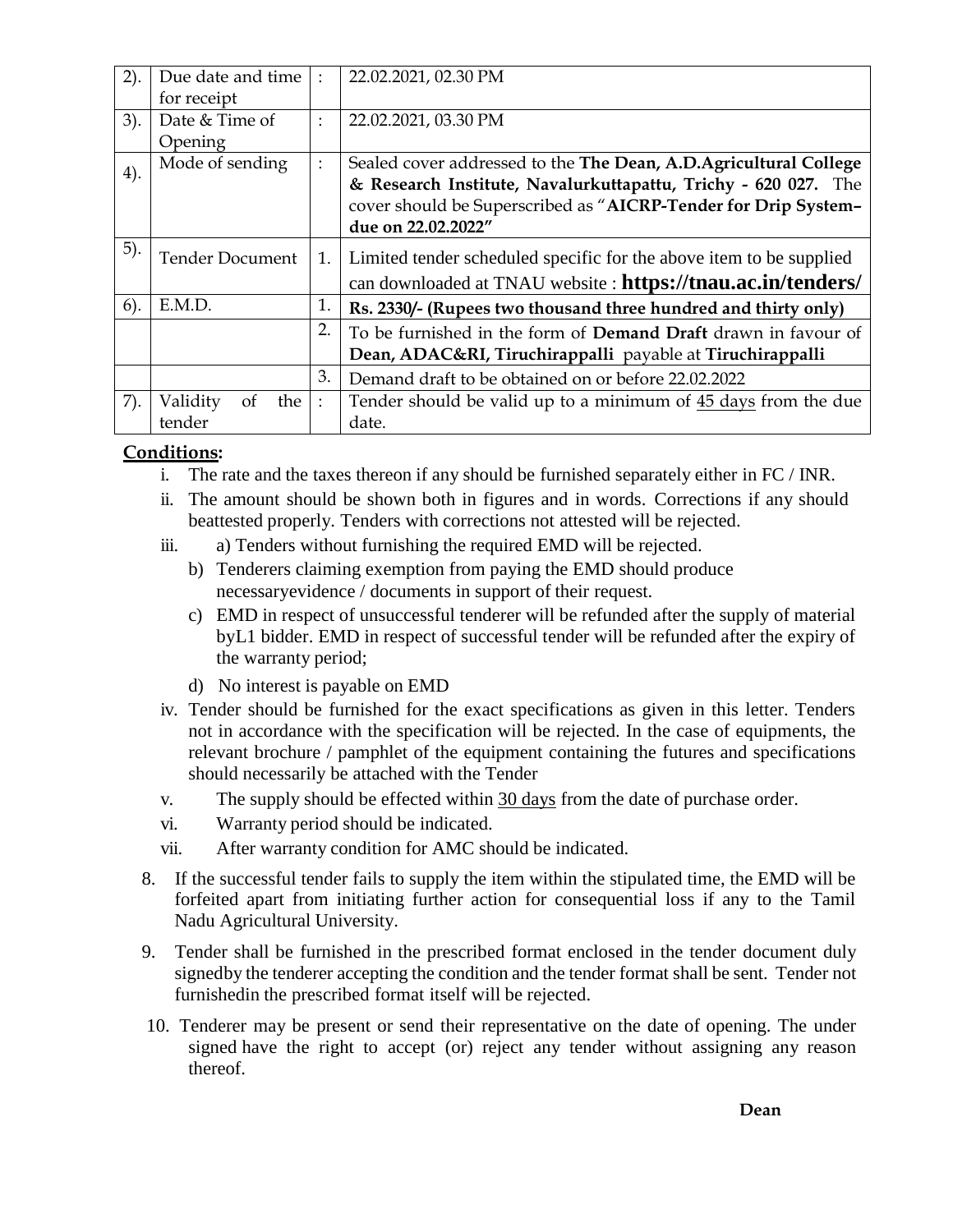

## **TAMIL NADU AGRICULTURAL UNIVERSITY Anbil Dharmalingam Agricultural College and Research Institute Navalur Kuttapattu, Tiruchirappalli -620 027, Tamil Nadu State**

## Phone: 0431-2690161 **E mail: deanagritry@tnau.ac.in**

#### **TENDER SCHEDULE**

Tender schedule for the **Supply and installation of Drip Irrigation System** to the Anbil Dharmalingam Agricultural College and Research Institute Navalur Kuttapattu, Tiruchirappalli -620 027, Tamil Nadu State.

| S.             |                                                   |                          | Unit   | <b>Total Cost</b> |
|----------------|---------------------------------------------------|--------------------------|--------|-------------------|
| N <sub>0</sub> | Particulars and Specifications                    | <b>Quantity required</b> | Price  | FC/INR            |
|                |                                                   |                          | FC/INR |                   |
| ı.             | <b>Items particulars and Specifications</b>       |                          |        |                   |
|                | Supply and installation of Drip Irrigation System | One Drip irrigation      |        |                   |
|                | for: $1.0$ ha Area                                | system Unit for 1.0      |        |                   |
|                |                                                   | ha area                  |        |                   |

## **One Drip system Unit consists of the following components as described below:**

| Sl. No         | <b>Description of Item to be supplied</b> | Unit       | Quantity       |
|----------------|-------------------------------------------|------------|----------------|
| 1              | Disc Filter 25m3 - 2"                     | <b>Nos</b> | 1              |
| $\overline{2}$ | <b>VENTURY MANIFOLD 2"</b>                | <b>Nos</b> | $\mathbf{1}$   |
| 3              | <b>BUTTERFLY VALVE C.I. 2"</b>            | <b>Nos</b> | $\mathbf{1}$   |
| 4              | Bypass assembly 2"X1.5"                   | <b>Nos</b> | $\mathbf{1}$   |
| 5              | DIS NRV 2"                                | <b>Nos</b> | 1              |
| 6              | Air Release Valve 1" Male                 | <b>Nos</b> | 7              |
| 7              | Service Saddle 63x1"                      | <b>Nos</b> | 7              |
| 8              | PVC Pipe 63mmx4kg/cm2                     | Metre      | 500            |
| 9              | PVC Pipe 40mmx6kg/cm2                     | Metre      | 72             |
| 10             | Control Valve 63mm                        | <b>Nos</b> | 21             |
| 11             | Control Valve 40mm                        | <b>Nos</b> | $\mathbf{1}$   |
| 12             | Flush Valve 63mm                          | <b>Nos</b> | $\overline{7}$ |
| 13             | Flush Valve 40mm                          | <b>Nos</b> | $\mathbf{1}$   |
| 14             | Solvent Cement 1 Litr                     | Litre      | $\overline{4}$ |
| 15             | Drip Lateral 16mm                         | Metre      | 7600           |
| 16             | Dripper 8 LPH                             | <b>Nos</b> | 12600          |
| 17             | Takeoff 16 x 13mm                         | <b>Nos</b> | 300            |
| 18             | End Stop 16mm                             | <b>Nos</b> | 300            |
| 19             | <b>Barbed Joiner 16mm</b>                 | <b>Nos</b> | 300            |
| 20             | <b>Barbed Elbow 16mm</b>                  | <b>Nos</b> | 300            |
| 21             | Tape 16mm                                 | <b>Nos</b> | 300            |
| 22             | FTA 63mm - HD                             | <b>Nos</b> | 5              |
| 23             | MTA 63mm - HD                             | <b>Nos</b> | $\overline{2}$ |
| 24             | Tee 63mm - HD                             | <b>Nos</b> | 20             |
| 25             | Reducers 63x40mm - HD                     | <b>Nos</b> | $\mathbf{1}$   |
| 26             | Elbow 63mm - HD                           | <b>Nos</b> | 60             |
| 27             | Elbow 40mm - HD                           | <b>Nos</b> | $\overline{4}$ |